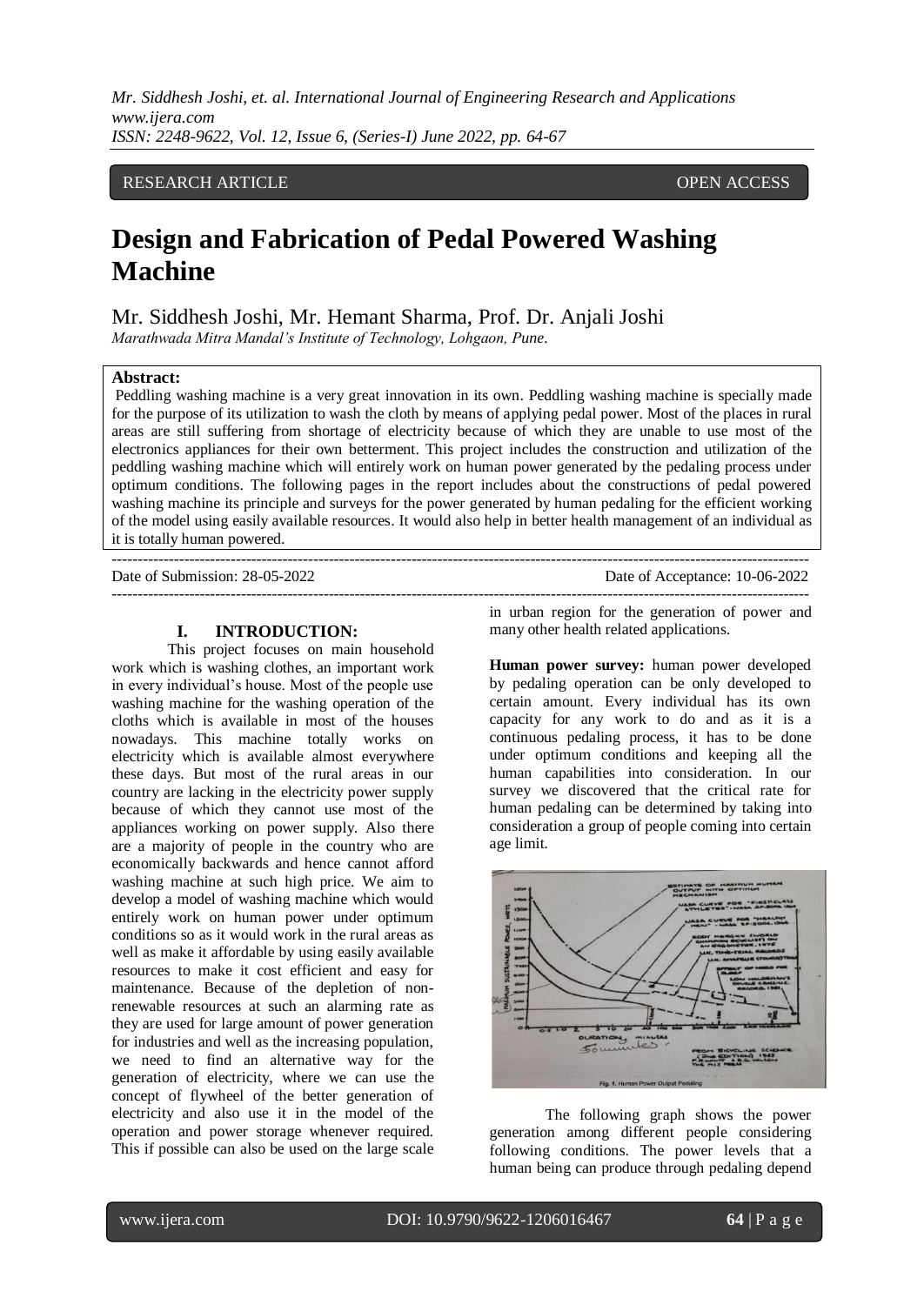on how strong the pedaling person is and on how long he or she needs to pedal. If the task to be powered will continue for hours at a time, 75 Watts mechanical power is generally considered the limit for a larger healthy non-athlete. A healthy athletic person of the same build might produce up to twice this amount. A person who is smaller and less well nourished, but not ill, would produce less; the estimate for such a person should probably be 50 watts.

Human beings are very adaptable and can produce power over a wide range of pedaling speeds. However, people can produce more power or the same amount of power for a longer time if they pedal at a certain rate. This rate varies from person to person depending on their physical condition, but for each individual there is a pedaling speed somewhere between straining and flailing that is the most comfortable, and the most efficient in terms of power production. A simple rule is that most people engaged in delivering power continuously for an hour or more will be most efficient when pedaling in the range of 50 to 70 revolutions per minute (rpm). For optimum conditions, we will use 60 rpm, or one revolution of the pedal per second.



**Operating Specifications:** According to the survey, a human can generate a total amount of 125W of power by pedaling at the rate of 60rpm at a constant rate. At this rate we can distribute the power for the operating specifications of the washing machine. An ordinary electronic washing machine operates at 1400rpm for all the operations. So we can distribute the rpm accordingly. Mainly there are three main -processes to be carried out in the washing machine. They are washing, rinsing and spinning. As in the spinning process, large amount of rpm is required as the cloths are dried in it by the centrifugal action of the drum. So according to the available power and rpm required, we distribute it as follows:

| <b>Process</b> | Time Taken | RPM required |  |
|----------------|------------|--------------|--|
| Washing        | 30 minutes | 20 rpm       |  |
| Rinsing        | 5 minutes  | $500$ rpm    |  |
| Spinning       | 15 minutes | $1000$ rpm   |  |

From the above distributed rpm, we can obtain torque for the required processes from basic formulae:

## **Torque (T) = 9.5488×power (P)/speed (rpm)**

Here, we have considered 125W power constant as generated from human. So substituting value of power in above equation, we can obtain required or available torque for different processes. Another alternative of obtaining torque is by power formula.

$$
torque(washing) = \frac{9.5488 \times 125}{20} = 59.69Nm
$$

$$
torque(rinsing) = \frac{9.5488 \times 125}{500} = 2.28Nm
$$

$$
torque(spinning) = \frac{9.5488 \times 125}{1000} = 1.19 Nm
$$

Following calculations were done to obtain torque for the operating processes. We have also calculated torque by another method i.e. power formula and same results were obtained. Hence values obtained were considered appropriate.

| Process  | Time             | Rpm        | Torque             |
|----------|------------------|------------|--------------------|
|          | taken            | required   | available          |
| Washing  | 30 min.          | $20$ rpm   | 59.69 Nm           |
| Rinsing  | $5 \text{ min.}$ | $500$ rpm  | $2.38$ Nm          |
| Spinning | 15 min.          | $1000$ rpm | 1.19 <sub>Nm</sub> |

After torque is determined, we can now find the actual power for the following processes. In our survey, we learnt that the minimum torque is the deciding factor for determining the capacity of washing machine as same load od cloths remains during all the three processes. In the above data, minimum torque is 1.19Nm. hence we will obtain actual required power using minimum torque.

power(washing) = 
$$
\frac{2\pi \times 20 \times 1.19}{60} = 2.5W
$$

power(rinsing) = 
$$
\frac{2\pi \times 500 \times 1.19}{60} = 62.5W
$$

 $power(spining) = \frac{2}{3}$ 6

Following calculations were done to obtain actual power required for the operating processes. From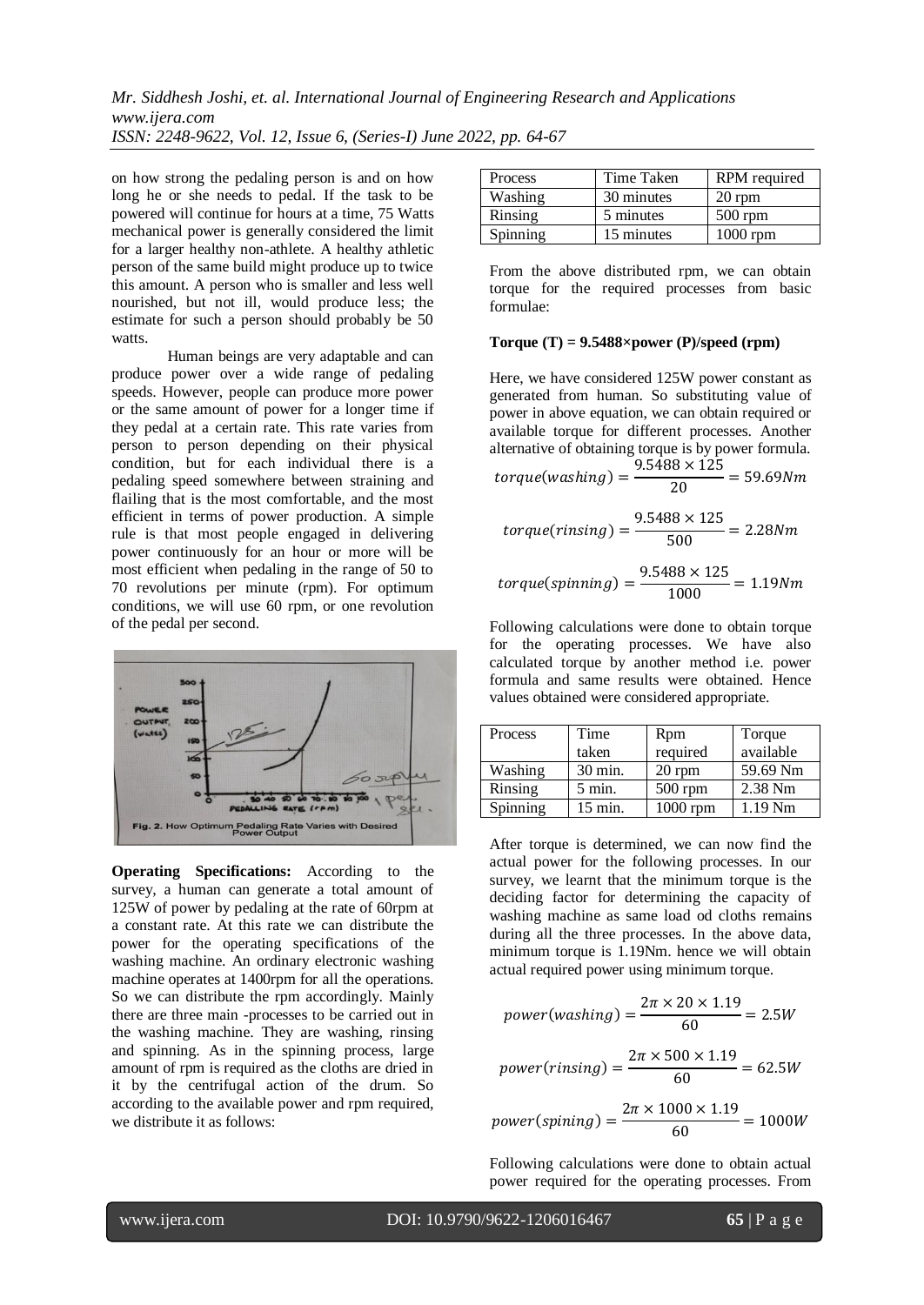*Mr. Siddhesh Joshi, et. al. International Journal of Engineering Research and Applications www.ijera.com ISSN: 2248-9622, Vol. 12, Issue 6, (Series-I) June 2022, pp. 64-67*

these results, we concluded that the requirement of maximum actual power for the processes get satisfied by the pedaling at the rate of 60 rpm.

**3D CAD Modelling:** For the proper designing of the cylinder and inner perforated cylinder we made a proper CAD model for both the drums.



This is the outer cylinder of the washing drum with 45 cm outer diameter and 44.4 cm inner diameter with the thickness of 3 mm, latch of dimension 30×20 cm attached to put the clothes inside the washing drum. Length of drum is 50 cm. Material used for the manufacturing would be galvanized steel to avoid corrosion and defects.



This is the model for perforated cylinder in which actual clots will be getting washed. Dimensions of this cylinder is 44 cm in length and 38.4 cm outer diameter with the thickness of 1.5 mm, inner diameter 38.1 cm. Material used for fabrication is galvanized steel and the perforated holes have the diameter of 7 mm respectively.

**Structural analysis:** For the better working of the washing machine we have done the analysis considering rpm in rad/sec adding fixed support and rotational velocity. Solving for **total deformation**, **normal stress** and **directional deformation**, we have obtained the following results.



Here we considered 104.71 rad/sec for the rotational velocity analysis by calculating 1000 rpm. In normal stress analysis, most of the pressure is exerted on the inner side of the perforated drum and no load is seen on the outer surface. From the following analysis, we concluded that our model is stable to run with the corresponding calculations and hence there is no breakdown of the model.